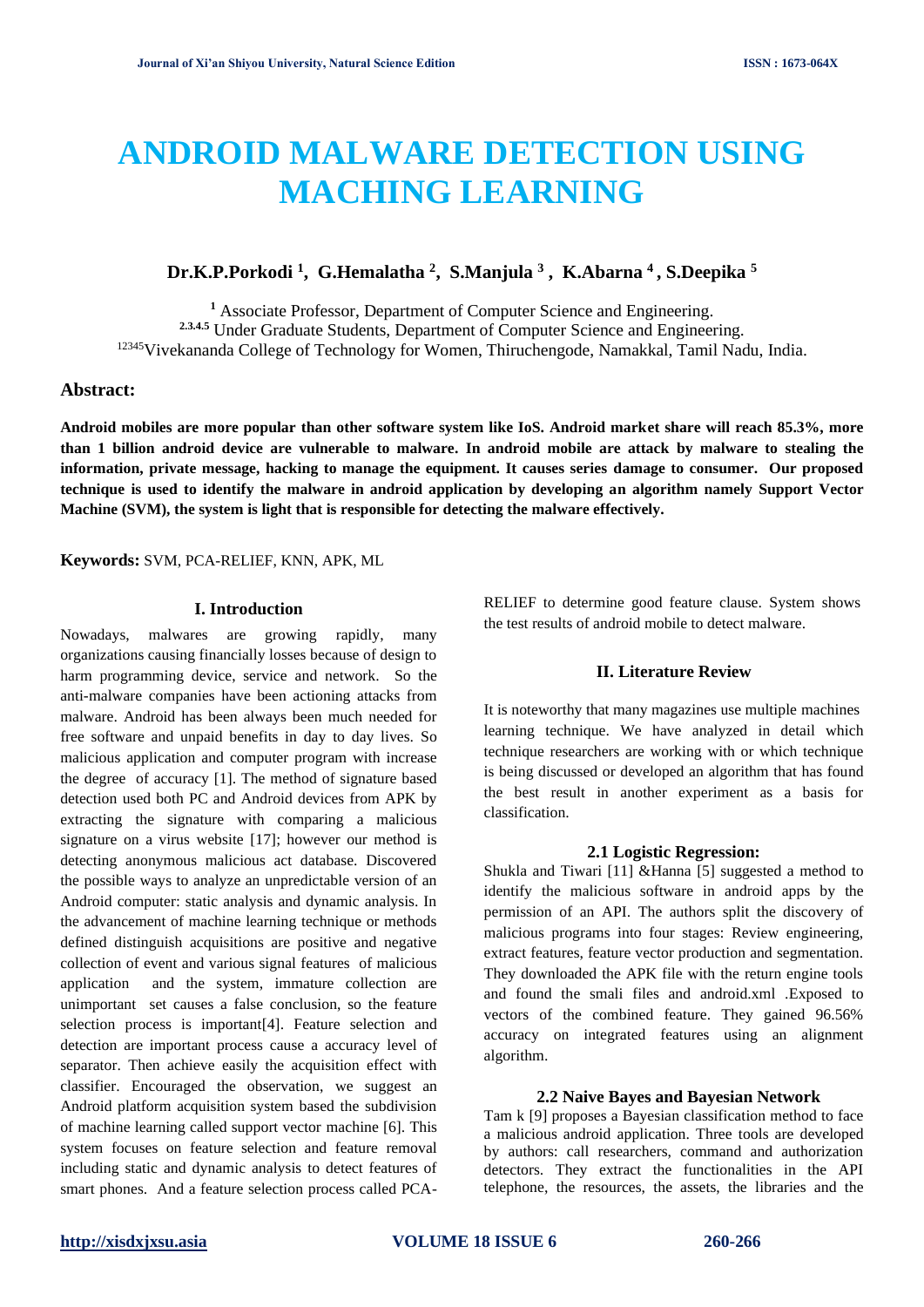authorizations respectively by analytical analysis of data, the principal attributes of discriminatory attributes are selected to create the functionalities. Finally, the Bayesian category is designed to make decisions of their test data base contains 1000 malicious software samples and 1000 malicious applications. Under the conditions uses of 20 attributes as elements of the division, the performances indicate the accuracy, the precision and the AUC.

#### **2.3 K-Nearest Neighbor**

Droid Mat is the system developed by Wu [7]. That consistently details, permissions, component sending ,Objective messages, and API calls, display behavior in android app. Droid Mat extracts information from Manifest file once and views the components as drop-down entries to track API calls. Next, the k-means algorithm is used to develop non-computer program modeling skills. Collection number is determined by the single value deviation (SVD) method at the lowest value [18]. Finally it classifies an application as clean or malicious by using the KNN algorithm. The model reached 97.87% perfection, 87.39% memory, 96.74% perfection, and 91.83% F1-score on a website from the "mobile Congtagio" site. Lee&Mao [7] investigated the operation of the simple machine learning separators. The author has made extended comparisons using well-known distance measurements over the Drebin website. The results show that the range of the appropriate selection range can provide significant improvements in class accuracy. Specifically, Hamming and City Block can improve performance on malware detection. For example, when compared to the Euclidean range, City Block could promote KNN's false algorithm up to 33%.

## **2.4 Random Forest and Decision Tree**

A method developed by Coronado [3] & shung [11] removes a few features from the manifest file to create machinereadable separators. These features are set by the required application permissions and subgroups. Produce a vector of input for all possible Permits, and use Naïve Bayes, J48, Random Forest and other dividers to conduct experiments, as wellget very good results in a random forest consist of 100 trees with 98% AUC and 94.83% accuracy. Canfora employed the probability n consecutive opcodes in the code section features such as 2 opcodes sequences [(move, Ask), (ask, add) …], and individual brackets are vector part [19]. If (submit, request) chances, (ask, add) 0.003 chances. Then, the value of this vector element is [0.001, 0.003 …].The authors trained dividers into two categories, SVM and Random Forest, to make binary divisions .The outcome show 97%accuracy can be achieved on average. If 2 codes are used Kaang did the same job. They also used n-opcodes to test features for Naïve Bayes, SVM, Part Decision Tree, and Algorithms for Random Forest Classification. In N3, N4 SVM shows a high F1 score of 98%, once The Random

Forest shows excellent performance in terms of both speed training and prediction.

#### **2.5 Convolutional Neural Network**

Zhang et al [2] &Yang [8] proposed Deep Classify Droid, which takes a three-stage approach as follows: feature Extraction and feature integration then detection, to evaluate malware program on android apps based on Convolution Neural Network. From the codes to the combined-vector joint Space then, they coached the CNN model by using of two complexity layers, a pooling layers and a fully connection layer to learn these vectors. Experiments shows that the approach achieves an accuracy of 97.4% with few false approach achieve the dataset of 5546 malware and 5224 good apps.

## **III.ANDROIDAPP FEATURES**

## **3.1 Android App's Static Features**

Zhu [10] & Kira [16] suggested that the loosely coupled components were bound together by manifest file of Android Apps. It describes manifest files of each external libraries, components, application metadata, platform requirements, external libraries, required permits, etc. Work, service, content provider and broadcast receiver are basic components that make up the android app respectively perform different tasks. An APK of android application is downloaded via APK package, zip archive. Mostly composed of benefits, lib, res, apparent, Dalvik Bytecode these are the files were used as source material. There are types of following features

#### **3.1.1 Permission Features:**

From AndroidManifest.xml uses various permission in the app during runtime. Extracting the permission by checking malicious app. The permission of the android system is about 250 kind of permission in the feature of binary vector taking 250 bits.

#### **3.1.2 Component Features:**

It needs four basic compounds for registered AndroidManifest.xml .They will be initialized and created in relation to the system calls in classes.dex file. Fored feature vector is included the types and the quantities of component.

#### **3.1.3 Intent Features**:

A.Desnos [15] show that class.dex and AndroidManifest.xml folders are used the pass messages in between components**.**  When intent passed to component call back function is predefined to execute the process and often intents are used with components to analyze association through the two component.

#### **3.1.4 Constant String Features:**

Munoz A [12] proved that the small codes stored by dex file and resources, strings.xml files are stored in developer defined strings. Extracting frequency, content of string from files can reflect app characteristics. Consider type of strings

.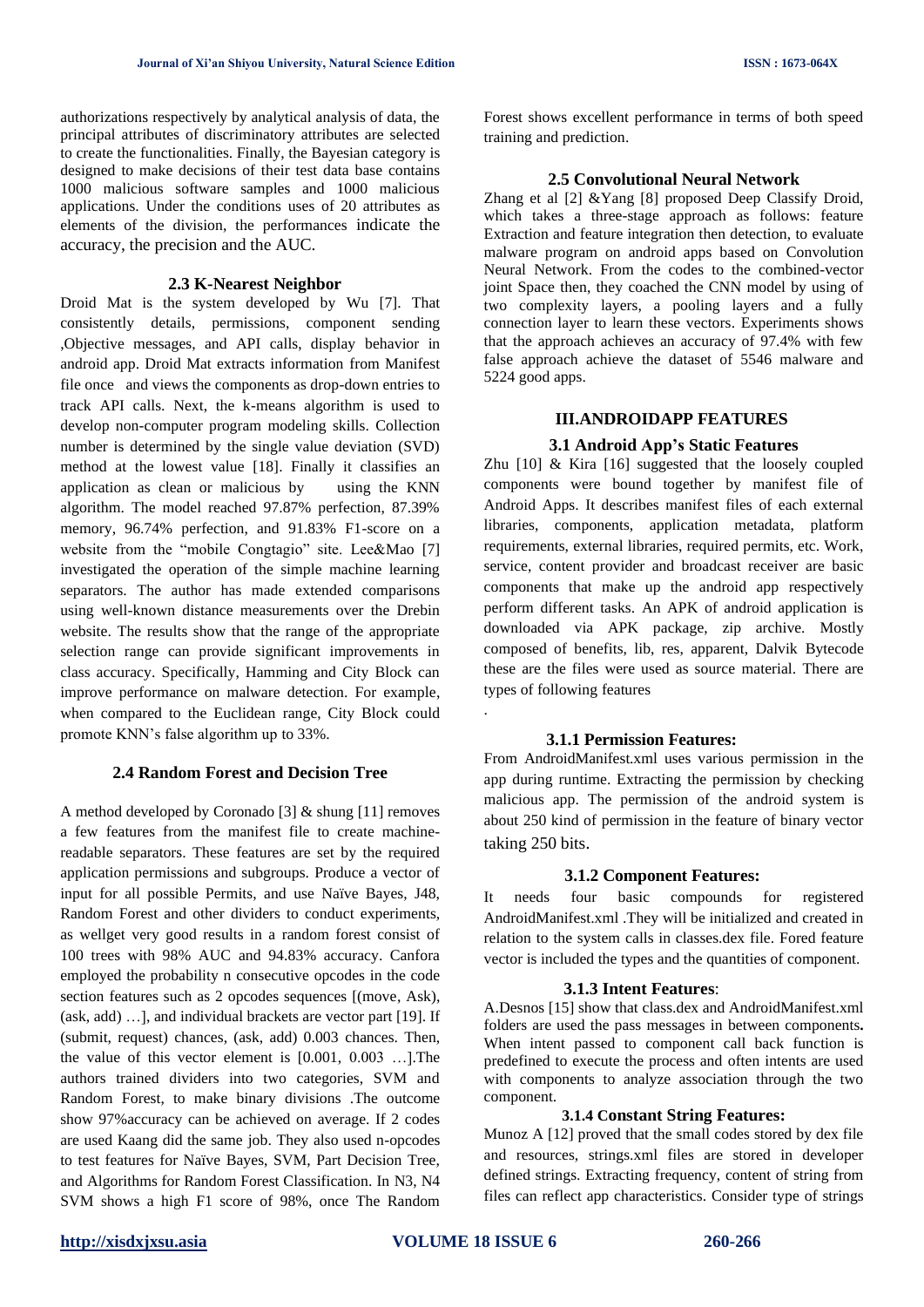and few of them are long, it carries a hash operation before forming vector processing.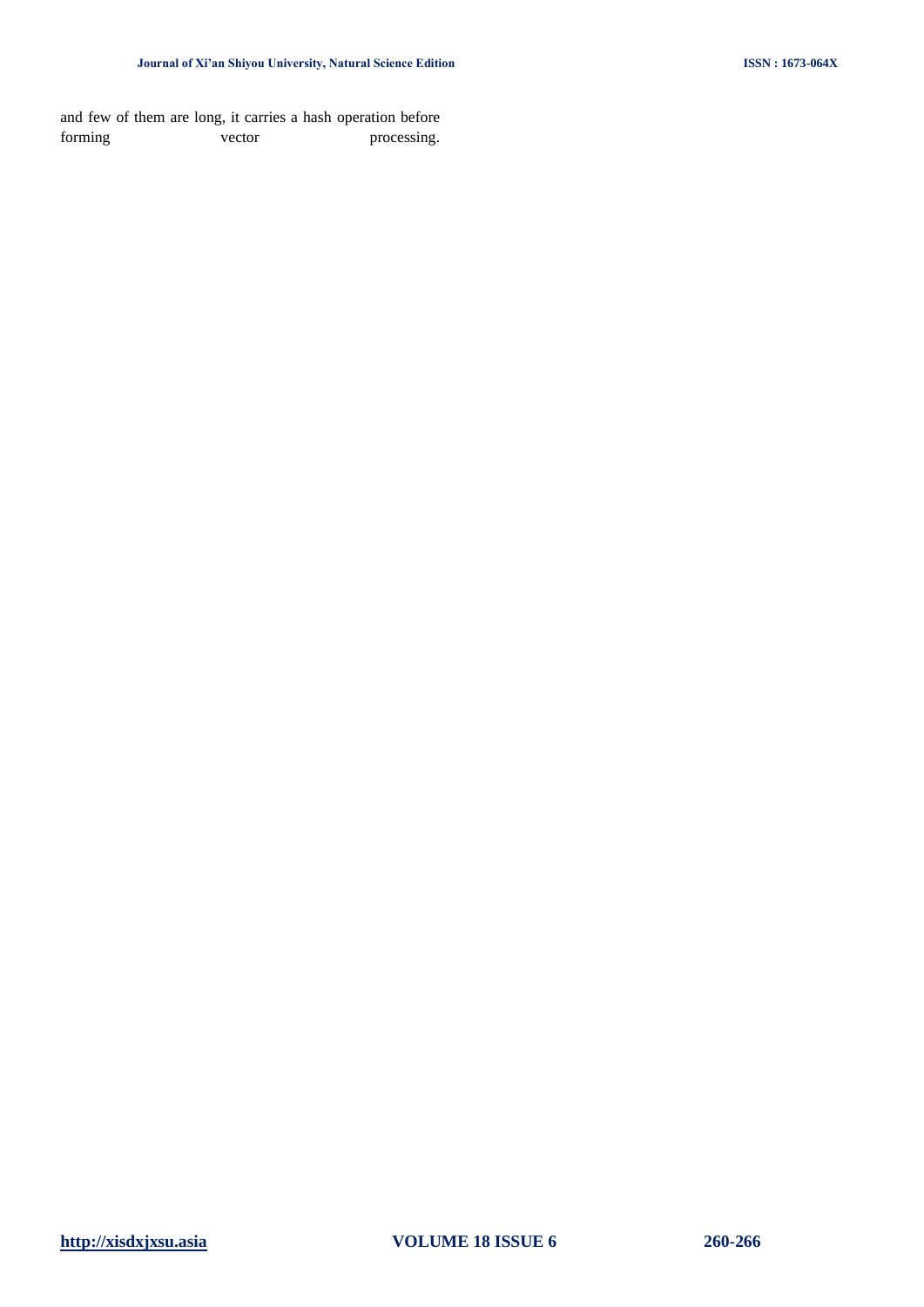#### **3.1.5 Opcode and API Features:**

Peiravian implemented and proved that [13] the dex files the frequency of Dalvik opcode and calls from API shows developer programming habits that are best suited to generate acquisition features. The number of opcodes and APIs reveals significant differences between malicious and malicious applications. It can be generated from feature vectors by measuring N opcode frequency and -APIs.

#### **3.1.6 Native Code Frequency Features**:

Sahib [14] experienced that .so files use an instruction to performing malware operation, by complied codes and more difficult for decompile, it brings more obstacles to the detection process. Extracting the frequencies of the system call and the arm opcode from the .so file can greatly to help the detection function.

#### **IV.METHODOLOGY**

Our system can detect malicious software directly through android application. The limitated resources on smart phones, in this system we proposed a client server model.

#### **4.1 SYSTEM DESCRIPTION**

There are two categories namely, client -server model. In client side, user interface (UI) alert you to outcome of system predicts. We collected the number of MD5 values from the limitated resources we put a simple check on customers when the new system is installed it releases MD5 value and it makes a comparison with malicious sql lite MD5 .This system will extract malware information and remainder the user to delete it, if new MD5 values available but new MD5 values is not in sql lite the application will be send to the server. In the server, extracted feature from static

and dynamic analysis from output module. We release usage, permission, purpose, feature, application, API , then choose CPU consumption, battery consumption, number of short message and the number of running processes as the dynamic features. The raw feature will be sent to the feature selection module and select few key features then reducing the redundant, features based on PCA-RELIEF. Finally, we build a classification model by using SVM and evaluate the unknown android application by classifying it into malware or benign.

## **4.2 FEATURE EXTRACTION**

#### **4.2.1 Static Analysis Module**

Static analysis is used to extract features. When analysis the static module, we implement a decoder based on Androguard tool, it is one of the largest open source projects for android static analysis. After decompiling, we collect various features from AndroidManifest.xml, classes.Dex. We choose permission, API, uses-feature, application, intent as the static features. Research finds that permission system in android is one of the most important security mechanisms; malicious software tends to request sensitive permissions more than benign software, such as android. Permission, SEND\_SMS, etc. Similarly, uses-feature defines the access to the hardware, as is shown in Table 1, this malicious application applies access to the touch screen and the camera, requesting access to specific hardware often reflect harmful behavior. Application consists off our different types of component sin an application, the names of these components may help identify the famous component so malware. Intent can be used to trigger malicious activities, to collect the datas listed in manifest and find attributes.

| <b>Feature Name</b>                                  | <b>Ranked Weight</b> |
|------------------------------------------------------|----------------------|
| Android. Permission. Read Sms                        | 0.915                |
| Android. Intent. Action. Boot_Completed              | 0.905                |
| Android. Permission. Sent Sms                        | 0.873                |
| Android/Telephony/Telephony manager; Getdeviceid     | 0.840                |
| Android. Permission. Read_Phone_State                | 0.792                |
| Android/Telephony/Telephony manager; Getsubscriberid | 0.532                |
| Android. Permission. Call_Phone                      | 0.521                |
| Android. Permission. System_Alert_Window             | 0.321                |
| Android. Permission. Access_Wifi_state               | 0.242                |
| Android. Net. Wifi. Pick_Wifi_Work                   | 0.232                |

#### **Table 1. The highest 10 attribute by PCA-RELIEF**

## **[http://xisdxjxsu.asia](http://xisdxjxsu.asia/) VOLUME 18 ISSUE 6 260-266**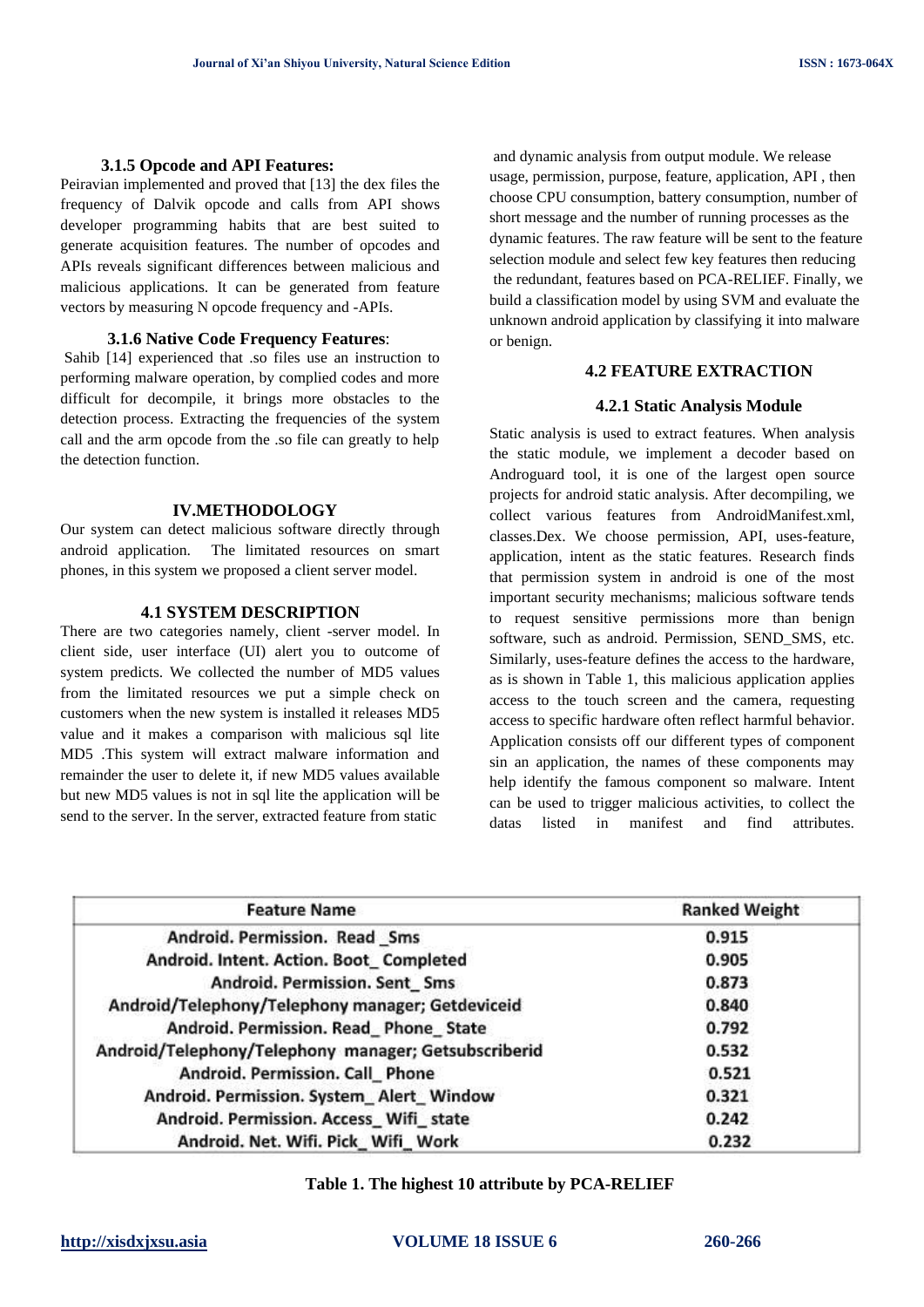

**Figure 1. Architecture of Android Malware Detection** is usually used to eliminate redundant features.

## **4.2.2 Dynamic Analysis Module**

We implement a dynamic analysis module by using Droid Box dynamic analysis will incur a large number of computational overhead and consume a lot of time, and thus our system will mainly use the static analysis. The dynamic analysis module is motivated when the static analysis failing to decompile the APK because some of the applications are obfuscated and encrypted. First, the dynamic module will launch the android virtual machine to load the APK, and then invoke the Droid Box tool to monitor the application behavior and the system state, called dynamic analysis module. After that, information collection module will gather the dynamic features

## **4.3 Feature Selections Description of Relief and PCA**

Relief is one of the filter types in feature selection algorithm based on the relevance features and classification which is known to solve the problem of two classifications by giving the weight score. However, relief has a shortcoming for its disability in eliminating redundant features; with the high relevant features the correlations is a dimension reduction algorithm which helps transform original features linearly into a low-dimensional subspace to reduce the dimensionality of the raw data set. PCA

Order to remedy the defect of relief, a new feature selection PCA-RELIEF is a proposed to find the most discriminating android feature subset

#### **4.4 Experiment and Discussion**

We collect 2000 Android applications including 1000 benign applications and 1000 malware, the benign samples are collected in the Google Play by the crawler technology algorithm is build by SVM classifier, 20% of samples and the test data set, 80% of samples in trained As shown in the Table 1, READ SMS can be defined as the most signal feature indistinguishing the malware good, some original features are removed because of its low rank, such as the internet permission. By using PCA-RELIEF we gathered the highest 10 attributes of each feature for building the classification model. True Positive Rate (TPR), False Positive Rate (FPR) and accuracy. TPR is the rate of correctly detection a sample, however FPR is defined as the false detection of good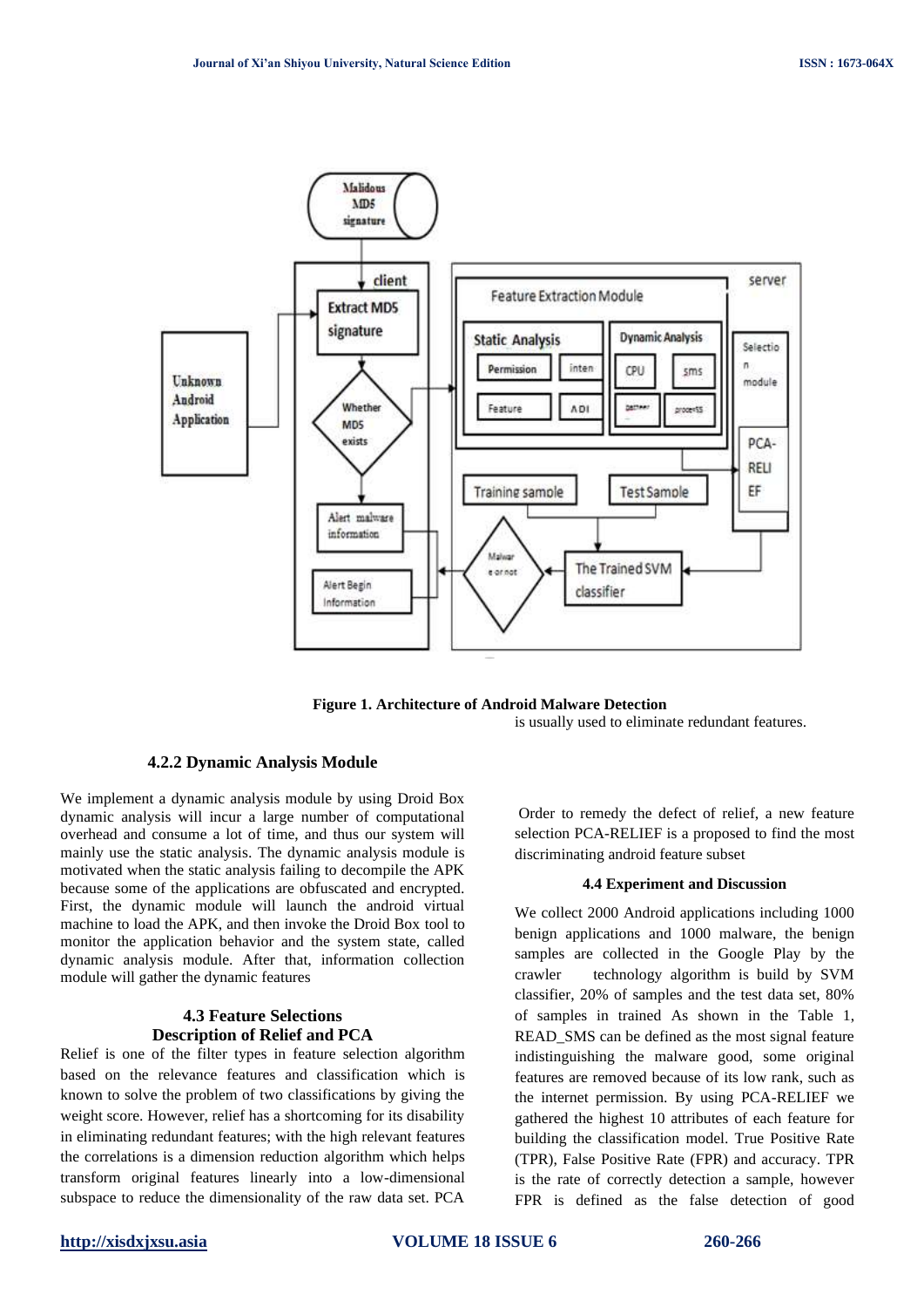application as malware. Accuracy shows the precise of the classifier in classifying the samples in the right class. SVM, a linear classifier, determines a hyper plane that separates both classes with maximal margin; we consider it for our system.

#### **V. CONCLUSION**

In this paper, we implement an Android malware detection system based on SVM, different from the traditional detection method, it can detect the unknown Android application based on the machine learning. We extract various features with the method of static analysis and dynamic analysis. A new feature selection algorithm PCA-RELIEF is also proposed to dispose the raw features and our experimental result shows that the new method performs better with higher detection rate and lower error detection rate compared with the traditional detection approaches such as the detection method based on signature.

#### **VI. REFERENCES**

1. Long Wen and Haiyang Yu .the Android data statistics in the second quarter of 2016[EB/OL].http://www.baijingapp.com/article/7842.

2. X. Li, J. Liu, Y. Huo, R. Zhang and Y. Yao, "An Android malware detection method based on Android Manifest file" 2016 4th International Conference on Cloud Computing and Intelligence Systems (CCIS), Beijing, 2016, pp. 239-243.R. T. Wang, "Title of Chapter," in Classic Physiques, edited by R.B. Hamil (Publisher Name, Publisher City, 1999), pp. 212– 213.

3. L. D. Coronado-De-Alba, A. Rodríguez-Mota and P. J. E. Ambrosio, "Feature selection and ensemble of classifiers for Android malware detection," 2016 8th IEEE Latin-American Conference on Communications (LATINCOM), Medellin, 2016, pp. 1-6.

4. Qin Z, Xu Y, Liang B, et al. An Android malware static detection method [J]. Journal of Southeast University, 2013, 43(6):1162-1167.

5.Felt A P, Chin E, Hanna S, et al. Android permissions demystified[C]// ACM Conference on Computer and Communications Security. ACM, 2011:627-638.

5. Yang Z, Yang M. LeakMiner: Detect Information Leakage on Android with Static Taint Analysis[C]// Software Engineering. IEEE, 2012:101-104.

6. Wu D J, Mao C H, Lee H M, et al. DroidMat: Android Malware Detection through Manifest and API Calls Tracing[C]// Information Security. 2012:62-69.

7. Qiao Y, Yang Y, He J, et al. CBM: Free, Automatic Malware Analysis Framework Using API Call Sequences [M]// Knowledge Engineering and Management. Springer Berlin Heidelberg, 2014:225-236.

8. Tam K, Khan S J, Fattori A, et al. CopperDroid: Automatic Reconstruction of Android Malware Behaviors[C]// Network and Distributed System Security Symposium. 2015. 9. Zheng C, Zhu S, Dai S, et al. SmartDroid: an automatic system for revealing UI-based trigger conditions in android

10. Qiao M, Sung A H, Liu Q. Merging Permission and API Features for Android Malware

applications [J]. 2012

Detection[C]// Iiai International Congress on Advanced Applied Informatics. 2016:566-571.

11. Munoz A, Martin I, Guzman A, et al. Android malware detection from Google Play metadata: Selection of important features[C]// Communications and Network Security. IEEE, 2015:701-702.

12. Peiravian N, Zhu X. Machine Learning for Android Malware Detection Using Permission and API Calls[C]// IEEE, International Conference on TOOLS with Artificial Intelligence. IEEE, 2013:300- 305.

13. Mas'Ud M Z, Sahib S, Abdollah M F, et al. Analysis of Features Selection and Machine Learning Classifier in Android Malware Detection[C]// International Conference on Information Science & Applications. IEEE, 2014:1-5.

14. A. Desnos and G. Gueguen, et al.https://github.com/androguard/androguard, visited August 2015.

15.Droidboxproject.https://github.com/pjlantz/droidbo x.Kira K, Rendell L A. The feature selection problem: traditional methods and a new algorithm[C]// National Conference on Artificial Intelligence. San Jose, Ca, July. DBLP, 1992:129-134.

16.Computational engine performance and emission analysis using Ceiba Pentandra biodiesel (Elservier).Panneerselvam,NMurugesan,A,Porkodi,K P,Jima,Terefe,Vijayakumar,CSubramanian,Biofuels,V olume.7,Issue.3,2015,PP.201-206.

17. Efficient Classification of Heart Disease using machine learning Algorthim(Scopus).,Dr K.P.Porkodi., Journal of Xi'an Shiyou University,Natural scienceEdition.,Volume 17,Issue 07,PP-120-122.

18. A Survey of Underwater Wireless Sensor Networks and its Challenges.,K.P.PORKODI.,and A.M.J.MD.ZUBAIRRAHMAN.,Asian Journal of Research in Social Sciences Vol.6 (2016).,pp.594- 604.